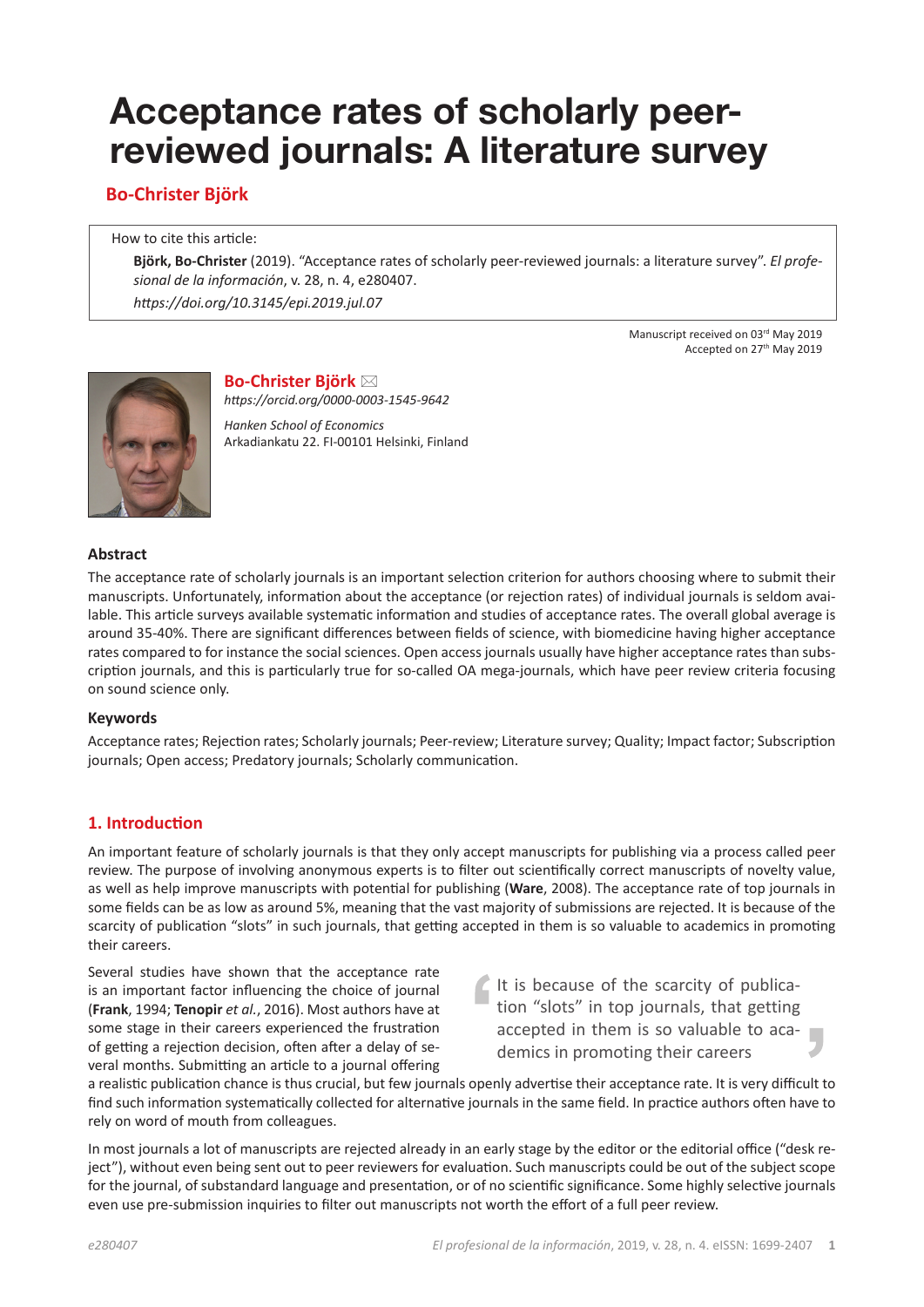Manuscripts can be rejected directly after the first round of peer review, but also after revisions and resubmission even in later stages, if the reviewers feel the revisions aren't sufficient. Not all processes end with a clear acceptance for publication or a rejection decision. In many cases author find that the required revisions are so big Some highly selective journals even use pre-submission inquiries to filter out manuscripts not worth the effort of a full peer review

or difficult to carry out that they withdraw, and often submit to another journal.

When we talk about the acceptance rate in this study, or it's counterpart the rejection rate, we mean the percentage share of formally submitted full manuscripts that end up being published in the journal in question. Most journals or editors tend to keep track of and monitor this for internal purposes, but the only way to get access to this information is if they voluntarily provide it. A simplified approximate way to calculate this, especially for larger-volume journals, is to divide the number of published articles in a given year with the number of submissions in that same year or the year before. Defining how to calculate the acceptance rate is somewhat ambiguous, and many journal editors don't specify how they have calculated it when they announce it (**Khosravi**, 2018).

The problem with any calculation method is that while it is easy to count the number of articles published in a given scholarly journal, information about the number of submissions is usually not available publicly and dependent on the publishers' willingness to provide such data.

This article reviews earlier studies and data sources about acceptance rates of scholarly journals. It also tries to group scholarly journals in meaningful categories for which acceptance rates differ. On the level of individual journals, information on acceptance rates can someti-

The only way to get access to information about acceptance rates is if editors voluntarily provide it

mes be found in editorials and some major society publishers have published submission and publication statistics for all their journals. Editors and publishers may also indicate the acceptance rates when answering surveys of different sorts. And some services like *Cabell*'s directory ask this information from them. In principle the overall level of acceptance rates in some journals or overall could also deduced from surveys with academic authors, asking about their experience when submitting manuscripts.

Acceptance rates can be studied within a single discipline, usually revealing a clear hierarchy of journals, or as a comparison between different fields of science. If it would be possible to study the intradisciplinary variation in a systematic way in a large number of disciplines, the likely outcome would be of an emerging relatively constant pattern, where a few highly selective journals at the top of the prestige ladder would have low acceptance rates. Often such journals would be quite old and published by leading scholarly societies in their fields. At the other end we would find a large number of narrow-focus, regional or newly established journals with quite high acceptance rates.

The focus of this review of earlier studies is on the interdisciplinary variation as well as the global acceptance rate. The publishing culture, the availability of journals, and peer review practices in different fields of science have in the past resulted in significantly varying acceptance rate levels. The recent emergence of open access publishing adds a further interesting dimension. In earlier years there were many claims that OA journals had no or substandard peer review. Journals from so-called "predatory" publishers have indeed become notorious for rapidly publishing just about anything, as long as the author pays the requested article processing charges (**Shen**; **Björk**, 2015). OA megajournals, the primary example of which is *PLoS one*, publish all scientifically valid research, without trying to judge the significance of the study in question (**Binfield**, 2012; **Wakeling** *et al.*, 2016). Some of these megajournals have as a consequence become very popular with authors.

An interesting question is how to calculate the average acceptance rate, both globally and within fields. By far the easiest way is to just calculate the average across journals for which the rate is available. This might, however, distort the picture. If one asks the question, given a random manuscript in a particular field or globally, what is the probability that it will be accepted and published in the first journal where it is submitted, then the correct measure is to weight the acceptance rates with the published article numbers of the corresponding journals. Hence the acceptance rate of a subscription journal like *PNAS*, with around 3,000 articles published per annum, or an OA journal like *Scientific Reports* with over 20,000 articles, is much more important that the acceptance rate of a quarterly journal with 50 articles.

An even more complex issue is the overall acceptance rate of manuscripts in the long run, in any journal and not only the first one submitted to. There is circumstantial evidence that the majority of initially rejected manuscripts are eventually published in some other journal, albeit with a considerable delay. **Grant** and **Cone** (2015) found a resubmission acceptance rate of 66% for manuscripts rejected by the journal *Academic Emergency Me-*

OA megajournals, the primary example of which is *PLoS one*, publish all scientifically valid research, without trying to judge the significance of the study in question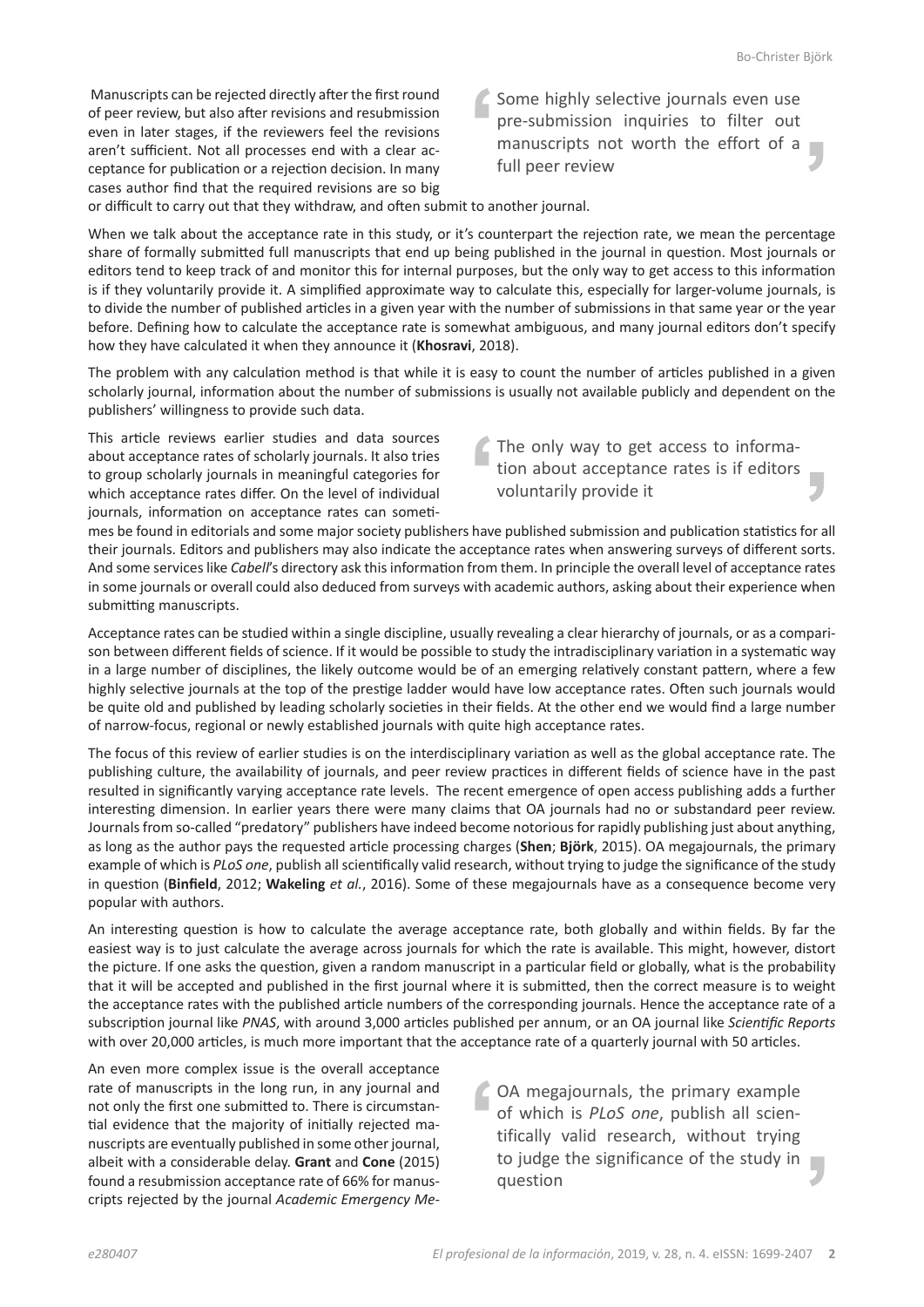*dicine*. And **Abby** *et al.* (1994) found that of manuscripts rejected by a leading medical journal, at least 38% were later published in some other journal. The only possibility to study this in a systematic way would be via a broad academic author survey asking them about the overall success rate of their manuscripts.

There is circumstantial evidence that the majority of initially rejected manuscripts are eventually published in some other journal, albeit with a considerable delay

# **2. Available information and studies**

#### **2.1. Information about individual journals, publishers or particular fields**

Some journals have provided information about their acceptance and rejection rates and in some cases even more detailed data about the number of submissions and published articles (*PNAS*, 2017). Often such information can be found in editorials of the journal in question and usually not in a systematic fashion (**Smahel** *et al.*, 2014). The only efficient way to search for such information is to do search engine searches using the combination of the journal name + acceptance rate/rejection rate. Doing so for tens of thousands of journals would be extremely time-consuming. Also, the resulting hits would need to be analysed manually.

A few publishers have information about all the journals that they publish available (*APA*, 2017). Other publishers make the information available in a standardised format at the web sites for some of their journals (*Hindawi*, 2017). *Elsevier* is an interesting case. It provides a lot of data in a standardized format at the journal home pages, for instance SNIP values, review speed and download statistics, etc. But for many of the journals the acceptance rate is not provided. Inserting the title and abstract of this manuscript in their *Journal finder* tool (*Elsevier*, 2019) yields six of the publisher's journals as suggestions. The acceptance rates are provided for all the journals. *SpringerNature* offers the same kind of tool (*SpringerNature*, 2019).

Acceptance rates in particular fields have typically been studied by academics working in the discipline in question. The purpose has for instance been to inform colleagues, and/or to study if patterns emerge relating acceptance rate to factors like impact factors. Such studies have usually started by compiling a list of the journals of interest (for instance based on indexes like *WoS* or *Scopus*), followed by email enquiries or web questionnaires to the editors of the journals. The response rates have usually been quite high. Unfortunately, there are only few recent studies of this type and since there are as many 200-300 scholarly subdisciplines, the combined coverage of such studies is very low.

**Schultz** (2010) collected data about submissions and published articles from the editors of 51 journals in atmospheric science and calculated an overall average of 62%. One important thing to bear in mind is that his figures exclude manuscripts withdrawn by the authors or transferred to other journals. If those where included the acceptance rates would be lower.

**Stephens** (2012) proposes a new method for ranking journals in the field of communication studies, the so-called Prestige weight. He also compares the correlation of the P-weight with *ISI* impact factors and a data set of rejection rates for 60 journals. The average acceptance rate for the communication and journalism journals was 19%.

**Lamb** and **Adams** (2015) contacted the editors of the veterinary journals indexed in the *Web of Science* and received data for 30 journals. The average acceptance rate was 47%. The study also included a more detailed breakdown of the fate of manuscripts submitted; accepted without revision (3%), after revision (44%), withdrawn by authors (4%), pending (3%) and rejected (46%).

**Salinas** & **Munch** (2015) propose a mathematical model for how authors could optimize the choice of journal, taking into account both dissemination efficiency and minimizing the time delay to acceptance. As part of the study they collected acceptance rates from the editors for 61 ecology journals with *JCR* impact factors. The average was 35%.

#### **2.2. Broader studies**

**Weller** (2001) in a comprehensive review of literature on peer review practices also surveyed a large number of discipline-specific studies of journal acceptance rates. Her metastudy is already quite dated since the studies had been published between 1961 and 1998, but clearly demonstrated rather large systemic differences between fields. The acceptance rates in the hard sciences were generally much higher than in the social sciences. The average rates in Sociology, Psychology and Economics were in the different referenced studies mostly in the range 20-40%, and in Medicine, Life Sciences around 50%. Chemistry and Physics had even higher rates of 65-70%.

In a study commissioned by the *Association of Learned Scholarly Publishers* (*ALPSP*) data about acceptance rates was obtained for 495 journals (*Kaufman-Wills*, 2005). The journals represented a convenience sample of very different types of journals, hence providing the overall average is not meaningful. The average for the 126 subscription-based journals published by member organisations of *ALPSP* was 42%. The association has more than 300 members, mainly from non-profit institutions such as scholarly societies, university presses, etc.

The study by **Sugimoto** *et al.* (2013) is to date the most systematic, using data from several different sources in order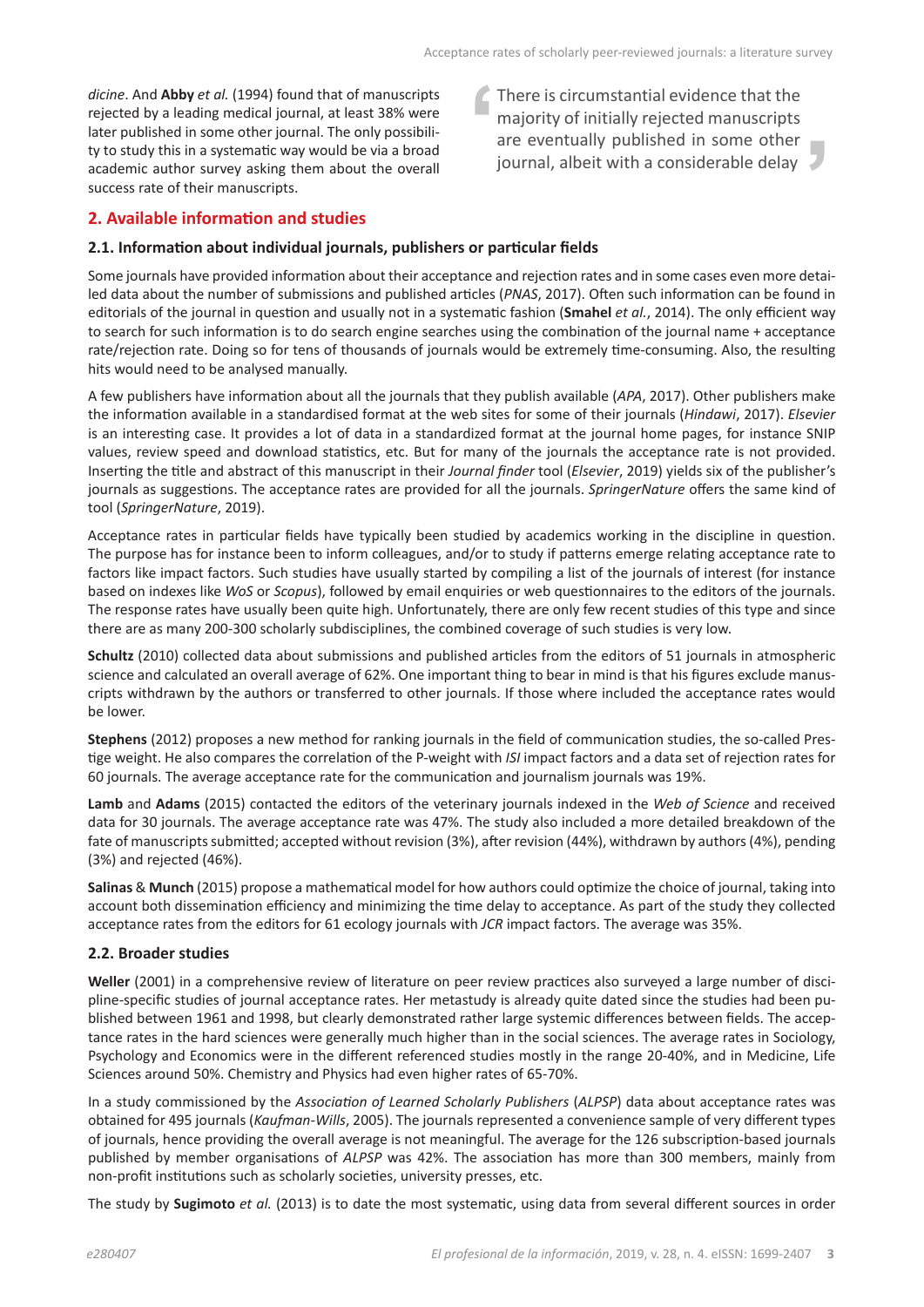to statistically study the influence of factors like discipline, journal age, impact factor, etc., on the acceptance rate. The authors clearly demonstrate that average acceptance rates vary between the studied five disciplines. Despite the large number of journals included, the reliance only on the journals in *Cabell*'s directory for the primary data restricts the generalizability of the acceptance rate numbers to a global measure for all sciences. Four of the five disciplines (business studies and economics, psychology, education, nursing & health administration) are within the social sciences.

The study by *Thomson Reuters* (2012) leveraged the massive amounts of data collected in their *ScholarOne* submission and publishing system. This system is used by over 4,000 journals from over 300 different publishers, including both commercial publishers, scholarly societies, and university presses. The study is the only one which provides global averages across manuscripts, and it included data about over three million manuscripts submitted in 2005-2010. From 2005 to 2010 the overall acceptance rates decreased slightly from 40,6% to 37,1%. The major reason is probably the increased share of submissions from countries like China and India, which typically have a lower chance of acceptance. The calculations of the acceptance rates for corresponding authors from different countries is in fact particularly interesting. The 2010 rates for the best performing countries (USA, UK, Canada, Australia, Germany, Switzerland and Sweden) were in the narrow range 46,8–51,9%, whereas the worst performers (China, Taiwan, India, Brazil and Turkey) in the range 18,7–26,8%.

**Da-Silva** (2015) has in an interesting blog with calculations of the correlation between acceptance rates and impact factors. Contrary to the **Sugimoto** *et al.* study, which found some degree of correlation, he finds no correlation. He uses data for 570 journals, which are included in the *Journal Citation Reports* and for which acceptance rates were available. One of the drawbacks of the study is that the sample is a convenience sample, for instance including a lot of journals from OA publishers like *Frontiers*, *Hindawi* and *MPDI*, due to easy availability of data on the net. Although the rejection rates and impact factors are posted on his blog (**Da-Silva**, 2016a), the journal and publisher names are not provided. It was, however from his data possible to calculate a mean acceptance rate of 38%, as well as a median of 35%.

A major problem with using crude impact factors for such an analysis, is that the absolute level of impact factors differs a lot between fields of science with certain disciplines like biomedicine on average having high levels, while other fields (i.e. mathematics) have low ones. In an attempt to deal with this critique Da-Silva has published a second blog (**Da-Silva**, 2016b) where the correlation analysis was done by assigning each journal a relative number of 100-0 based on its position in the *JCR* ranking order for journals in its discipline. Also using this method no significant correlation emerged. A more reliable method would be to use SNIP values (based on *Scopus*) for such an analysis.

In a much earlier study comparing the acceptance rates and impact values of 60 journals in ecology, **Aarssen** *et al.* (2008) came to the opposite conclusion, and found a strong negative correlation.

The acceptance rates found in studies reviewed above are shown in table 1. The results from the Sugimoto *et al*. studys five areas have been given separately, rather than as the combined rate.

| <b>Study</b>           | <b>Number of journals</b> | Acceptance<br>rate | Coverage                                 |  |  |  |
|------------------------|---------------------------|--------------------|------------------------------------------|--|--|--|
| <b>General</b>         |                           |                    |                                          |  |  |  |
| Kaufman-Wills, 2005    | 126                       | 42%                | Crossdisciplinary: subscription journals |  |  |  |
| Thomson Reuters, 2012  | >4000                     | 37%                | Crossdisciplinary                        |  |  |  |
| Da-Silva, 2015         | 570                       | 38%                | Crossdisciplinary                        |  |  |  |
| <b>STM</b>             |                           |                    |                                          |  |  |  |
| <b>Schultz</b> , 2010  | 51                        | 62%                | Atmospheric Science                      |  |  |  |
| Sugimoto et al., 2013  | 734                       | 32%                | <b>Computer Science</b>                  |  |  |  |
| Sugimoto et al., 2013  | 337                       | 56%                | <b>Health Sciences</b>                   |  |  |  |
| Lamb & Adams, 2014     | 30                        | 47%                | <b>Veterinary Science</b>                |  |  |  |
| Salinas & Munch, 2015  | 61                        | 35%                | Ecology                                  |  |  |  |
| <b>Social Sciences</b> |                           |                    |                                          |  |  |  |
| Sugimoto et al., 2013  | 2,916                     | 31%                | <b>Business studies</b>                  |  |  |  |
| Sugimoto et al., 2013  | 1,156                     | 34%                | Education                                |  |  |  |
| Sugimoto et al., 2013  | 725                       | 35%                | Psychology                               |  |  |  |
| Stephens, 2012         | 65                        | 19%                | Communication and Journalism             |  |  |  |

Table 1. Average acceptance rates in some earlier crossdisciplinary or discipline-specific studies

## **3. Acceptance rates in open access journals**

In recent years the number of open access journals where reading articles is free for anybody with Internet access, has constantly increased. There are currently around 13,500 such journals indexed in the *Directory of Open Access Journals*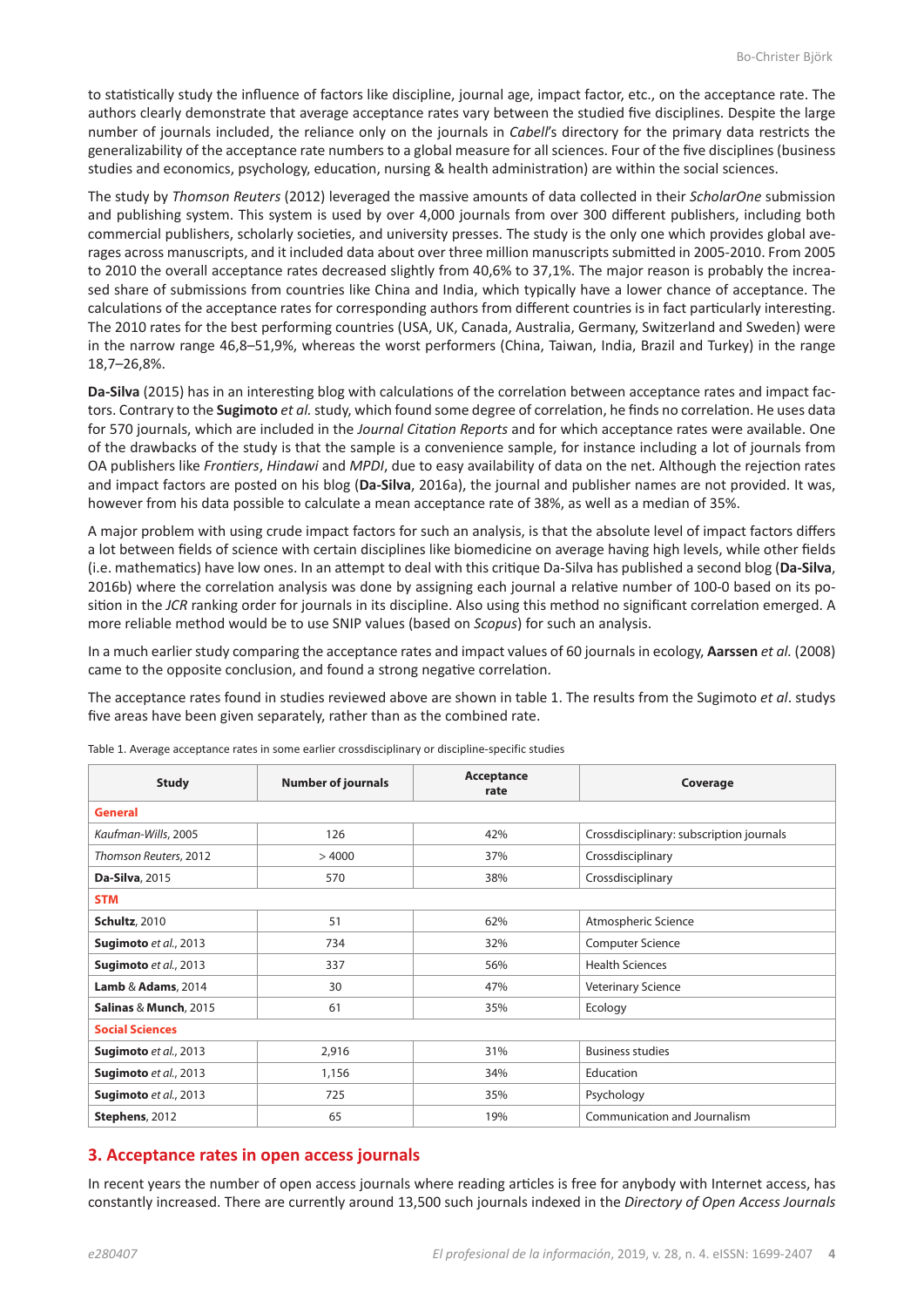(*DOAJ*). Their share of the total volume of peer reviewed journal articles has constantly increased by around 1% per year, and is currently around 18% (**Björk**, 2017).

Ever since the emergence of the first OA journals in the 1990's there has been a debate about the scientific quality of the articles published by such journals, with many sceptics doubting the quality (**Agrawal**, 2014). During

Sugimoto *et al.* found that acceptance rates are significantly higher in OA journals

the last five years the rapid emergence of OA journals from the so-called predatory publishers, has also unduly tainted the reputation of OA journals as a whole (**Bohannon**, 2013).

The only published study which includes a comparison of the acceptance rates of OA and non-OA journals is the **Sugimoto** *et al.* study, which finds that acceptance rates are significantly higher in OA journals. They report differences of 4-16% for the five different fields. If the number of journals in the fields they cover is used to weight the acceptance rate, the overall rate for the OA journals would be 41% and for the non-OA journals 33%. It is problematic to compare the overall rates of all traditional and all OA-journals. This is because OA journals are on average much younger. Also, OA-journals have spread more rapidly in biomedicine, where the acceptance rates are generally higher, than in the social sciences.

From the viewpoint of review and acceptance policies OA journals are far from a homogeneous lot. In fact, they can be subdivided into distinct categories. The first consists of converted *old established journals,* which made the electronic version free in parallel to the printed subscription one. Typically, such journals are published by scientific societies or universities, and they are very common in certain geographical regions like Latin America. For such journals the acceptance practices and rates would not differ from the practices of subscription journals of comparable quality levels and profiles, since the journals have usually continued making paper versions available to subscribers and there have been no changes in peer review. In the before mentioned *ALPSP* study (*Kaufman-Wills Group*, 2005) the average acceptance rate for 248 *DOAJ* registered OA journals was 55%, and most of these would belong to the above category. Another study which provides acceptance rates for 845 mainly converted or independent newly founded OA journals, is a study by **Edgar** and **Willinsky** (2009) of journals using the *Open Journal System* (*OJS*) platform. From table 6 in their article, which provides the number of journals in different acceptance rate ranges, an approximate average of 53% can be calculated, by setting the acceptance rates at the middle of the ranges.

The financial incentive structure of *OA publishers* or *mainstream publishers starting new OA journals* funded by author-side publication charges, is different. Since such journals only publish an electronic version, and thus have extremely low marginal production costs, they benefit financially from publishing as many manuscripts as possible. Hence there could be a temptation to increase acceptance rates and hence profits. Such journals and publishers can in a meaningful way from the viewpoint of peer review practices and the ensuing acceptance rates further be grouped into four further categories:

*Journals which aim at very high quality*. There are just a few such OA journals (*PLoS Medicine* and *Biology*, *eLife*, *Nature Communications*) usually publishing over a very broad spectrum in biomedicine. Acceptance rates are low around 15- 20% (**Butcher**, 2013; **Callaway**, 2016) and two-year impact factors around 10.

*Standard OA Journals*. These are journals with a narrow scope, regional profile etc. The journals use traditional peer review practices. Often OA leading specialised OA publishers like *BMC*, *Hindawi*, *MPDI* have created big portfolios of narrow scope journals that combined cover most areas of science.

*Megajournals* are OA journals with a peer review process, where only the methodological accuracy and scientific soundness of a manuscript is evaluated. The basic philosophy is to not restrict the publication due to lack of publishing space, and to leave the judgement of the scholarly contribution or significance to readers, who "vote" with downloads and citations. Megajournals are typically very broad in scope and mostly published by well-reputed publishers. Often, they accept articles rejected by the more selective journals of the same publisher, even inheriting the same reviewer reports, a practice which has been labelled cascading or portable reviews. In a study of 12 megajournals **Björk** (2018) found acceptance rates of between 50-55%. Megajournals have increasingly become popular with authors from countries like China, that find it difficult getting accepted in more selective journals (**Wakeling** *et al.*, 2016).

*Predatory publisher's OA journals* are journals or big portfolios of journals set up by obscure companies often operating from the developing world. Their only purpose is to collect revenue from paying authors and the marketing of them as peer reviewed scholarly journals can be highly misleading. It is difficult to find acceptance rates for such journals, as they tend rather to publicize extremely short time lags from submission to publication. Experiments by journalists with highly flawed manuscript which have nevertheless been accepted suggest very acceptance rates. The journalist John Bohannon in an experiment sent a very clearly flawed manuscript to over a three hundred OA journals (**Bohannon**, 2013). Among those journals listed in the now disappeared Beall's list of predatory publishers (**Beall**, 2010), the acceptance rate for this manuscript (after a pro forma peer review) was 82%. In another experiment a student submitted a computer generated fake manuscript to a predatory journal and it was accepted for publishing (**Gilbert**, 2009). Based on such circumstantial evidence, one could expect acceptance rates of 80-100% for predatory journals.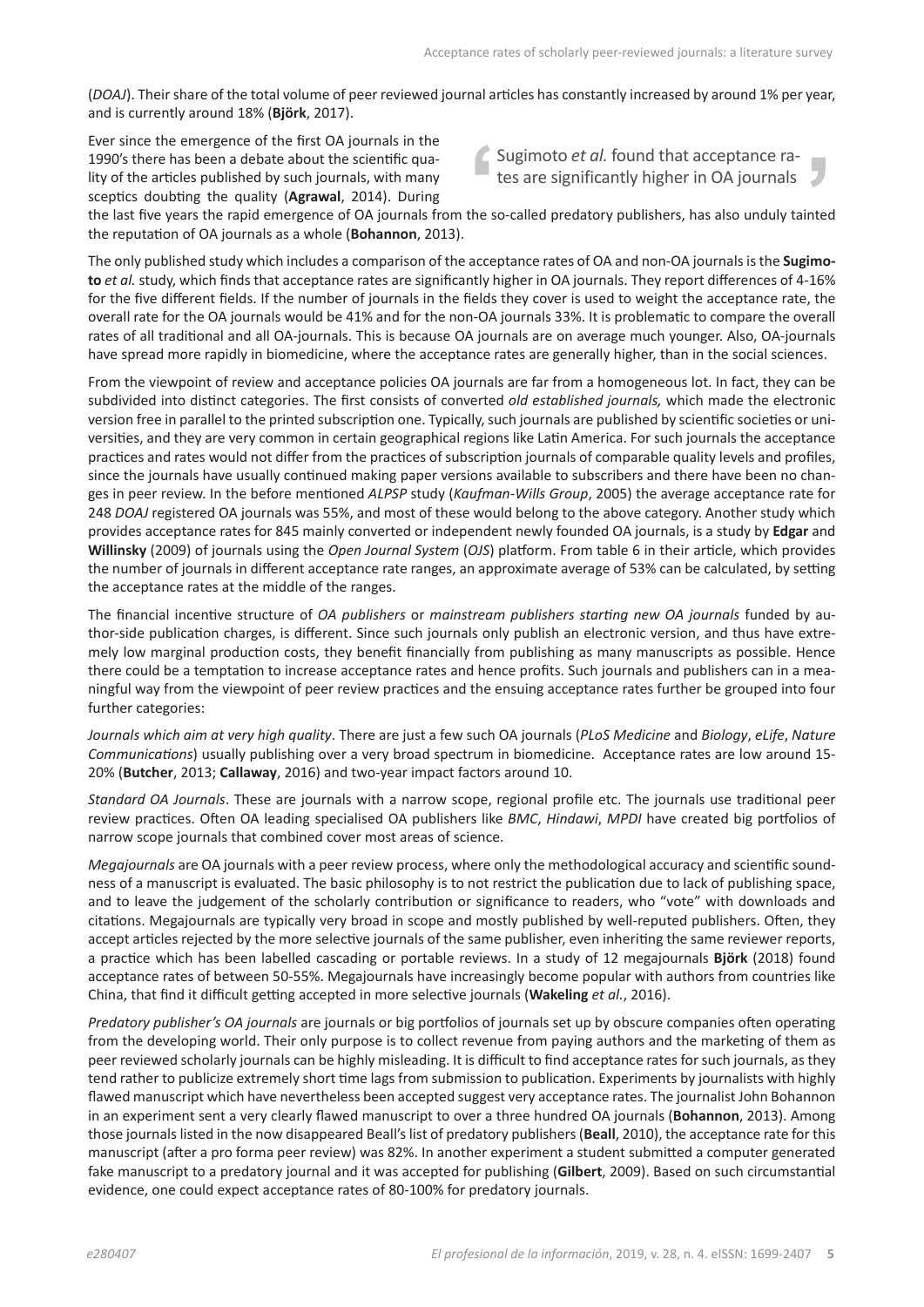The average acceptance rates for the different categories of OA journals discussed above are shown in table 2 below. The rates are just crude indicative approximations, and not based on systematic research.

| Category                     | Number of<br>journals | <b>Type of publisher</b>                                                             | <b>Examples</b>                                                           | Average accep-<br>tance rate |
|------------------------------|-----------------------|--------------------------------------------------------------------------------------|---------------------------------------------------------------------------|------------------------------|
| Striving to be world class   | 4                     | Commercial and non-profit publi-<br>shers, usually extremely well funded<br>journals | eLife, Nature communications, PLoS<br>biology, PLoS medicine              | $~15\%$                      |
| Ordinary OA journals         | ~10,000               | OA-publishers, major traditional<br>publishers, Societies, Universities              | Malaria journal, Revista brasileira de<br>psiquiatria                     | $~1.50\%$                    |
| Mega journals                | ~20                   | Complementing the journal portfo-<br>lios of big publishers                          | PLoS one, Nature research reports,<br>Sage open                           | $~1.50 - 55\%$               |
| Predatory publisher journals | ~10,000               | Entrepreneuring individuals usually<br>located in third world countries              | American journal of applied sciences,<br>Open information science journal | $>80\%$                      |

The results of **Sugimoto** *et al.*, as well as **Aarssen** *et al.* (2008) would indicate some degree of correlation between acceptance rates and impact factors. If thus OA journals on average would have much higher acceptance rates than traditional journals, one could assume that this would translate into lower scientific quality and in the longer run into lower levels of citations and impact factors. **Björk** and **Solomon** (2012) compared two-year impact factors of OA and non-OA journals and found that they were about 30% higher for subscription journals. However, after controlling for discipline (medicine and health versus other), age of the journal and the location of the publisher the differences largely disappeared in most subcategories. In particular, in medicine and health, OA journals founded in the last 10 years were receiving about as many citations as subscription journals launched during the same period. This would indicate that such journals were about as selective as comparable subscription journals.

#### **4. Factors affecting the acceptance rate**

There are several factors which are likely to affect the acceptance rate, both on the level of disciplines and individual journals. Due to the lack of systematic data, it would, however, be extremely difficult to study the effect of these using quantitative methods. For this reason, the following discussion is limited to only naming some of these main factors.

There are several types of peer review possible. In principle increasing the number of peer reviewers as well as using multiple rounds of review, would be likely to decrease the acceptance rate. The expected length of the time period from submission to acceptance is an indicator of how demanding the peer review is. A recent study has demonstrated that the review times vary strongly from discipline to discipline (**Björk**; **Solomon**, 2013). The hard STM sciences tend to have shorter times, for instance biomedicine and chemistry 4,7 months, whereas the social sciences are considerably longer, in particular business and economics with 10,7 months. It is not far-fetched to assume that longer and more complex review processes, could lower the average acceptance rate.

The specific criteria used, for instance regarding how comprehensive a review of previous research is required, is also of importance. And the evaluation of what constitutes a significant contribution to science is highly context and discipline dependent. One particular type of studies, which traditionally has had difficulties getting recognition, is the reporting of negative results (**Dickersin**, 1990), for instance that tests with treatment with x for illness y has no effect.

Even within the framework of a particular peer review process and criteria, the editors still have some flexibility in making acceptance/rejection decision. This concerns both early phase desk rejects as well as late stage decisions where reviewer reports are contradictory. In fields where journals are scarce and space limited there may be so many border-case manuscripts seeking publication, that the editors may be tempted to be rather strict in applying the criteria. For a given journal the length of the review and publication backlog is a good indicator of the balance of supply and demand. In many cases accepted articles may have to wait for over a year before publication in print and an issue. As a remedy to this problematic situation, most major publishers nowadays publish accepted manuscripts as so-called "early views" or eprint before publication. At the other end of the spectrum for journals which have problems even filling the next issue, editors may be tempted to relax criteria.

Publishers incentives for launching new journals to meet increased author demand may vary quite a lot between disciplines. The institutions employing scientists in many of the hard STM sciences have in the past had much better financial possibilities for paying institutional subscription fees for journals in those fields, and the print runs of such journals have typically been bigger than in the social sciences and humanities. Since

For a given journal the length of the review and publication backlog is a good indicator of the balance of supply and demand. In many cases accepted articles may have to wait for over a year before publication in print and an issue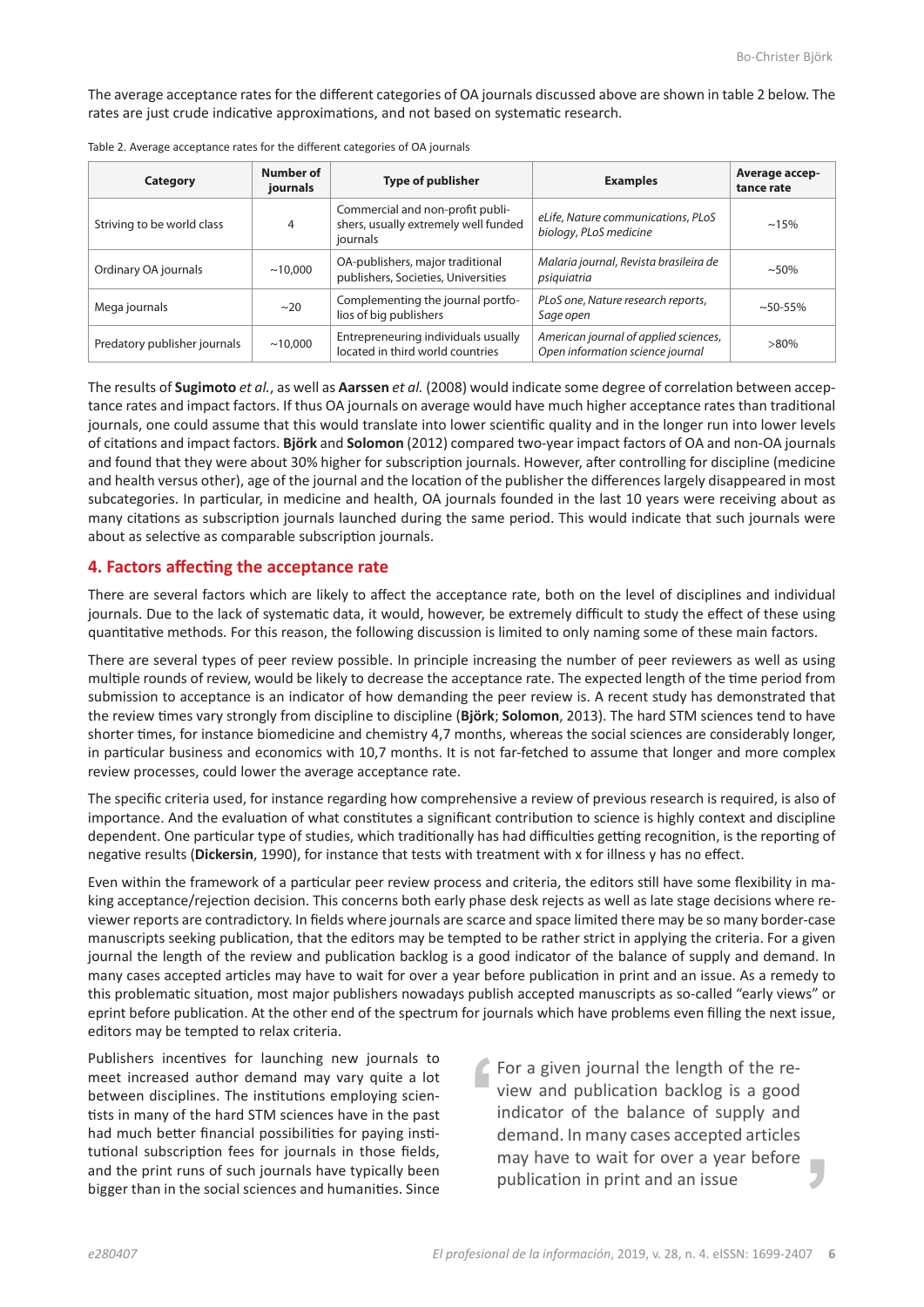the cost of operating journals varies less between fields the STM market has been more lucrative, in particular for commercial publishers.

For OA journals which only publish in electronic form and which charge the authors for publishing (so-called APCs) the microeconomic cost and revenue curves look quite different from traditional print, or print-and-electronic journals. For such journals, particularly if they are issueless, the marginal cost of each extra article is very low, whereas the revenue scales linearly with the number of articles published. Hence there is a strong financial incentive to increase the acceptance rate, since this directly in the short run increases the profitability of the journal.

An important difference between fields of science is also the existence of alternative outlets for reporting research results. For instance, in fields like engineering, regularly reoccurring conferences are an almost equally important outlet, and usually much faster in publishing than journals. In a few fields like high energy physics and economics subject specific preprint repositories are and important outlet (**Kling**; **McKim**, 2000). And in some of the social sciences and in particular in the humanities the printed monograph is very important. But in biomedicine and chemistry the scholarly journal is the totally dominant channel for publishing new research.

## **5. Conclusions**

The overall average acceptance rate across manuscripts is, based primarily on the *Thomson Reuters* study´s figure of 37%, likely to be in the range of 35-40%, at least in reputable journals published by established publishers and typically indexed by *ISI* and or *Scopus*. From an article centric viewpoint, a much higher percentage of manuscripts eventually get published, because rejected manuscripts are usually resubmitted, mostly to less selective journals.

There are significant differences between fields, with Biomedicine on average having higher acceptance rates than the social sciences. OA journals seem to have higher acceptance rates, in particular the so-called megajournals, which have a less selective type of peer review.

The evidence concerning the correlation between acceptance rates and how often articles on average are cited (impact factors) is contradictory, and more systematic research would be needed on this issue.

Since the available studies and data to date are very patchy, there is a clear need for systematic studies. The best way to go about would be to make a comprehensive study of all journals indexed in a service like *Scopus* or journals labelled as scholarly/peer reviewed in *Ulrich*'s. If the collection of the email addresses of all the editors

There are significant differences between fields, with Biomedicine on average having higher acceptance rates than the social sciences

of these journals could somehow be automated, nothing would prevent sending out the survey to all these. It might be useful to embed the question about the acceptance rate with some other questions about the peer review process used by the journal. The second option would be to use a sample of index journals, perhaps stratifying by journal size and discipline. That way it would be feasible to extract the editor email addresses by hand.

A different approach would be to make automated *Google* searches for all the journals in the index using the terms: "journal name, ISSN-number, acceptance rate, rejection rate", in order to find any publicly available electronic sources with that info. But that would require hand checking all the hits.

Once acceptance rates have been found for a statistically representative set of journals, it would be possible to study the influence of other factors on the average acceptance rates. That could be done using data available in *Scopus* as well as other sources for instance concerning discipline, citation levels, journal volumes, age and OA status.

## **6. References**

**Aarssen, Lonnie W.**; **Tregenza, Tom**; **Budden, Amber**; **Lortie, Christopher J.**; **Koricheva, Julia**; **Leimu, Roosa** (2008). "Bang for your buck: Rejection rates and impact factors in ecological journals". *The open ecology journal*, n. 1, pp. 14-19. *https://doi.org/10.2174/1874213000801010014*

**Abby, Margaret**; **Massey, Michael D.**; **Galandiuk, Susan**; **Polk, Hiram C.** (1994). "Peer review is an effective screening process to evaluate medical manuscripts". *JAMA*, v. 272, n. 2, pp. 105-107. *https://doi.org/10.1001/jama.1994.03520020031008*

**Agrawal, Anurag A.** (2014). "Four more reasons to be skeptical of open-access publishing". *Cell press*, v. 19, n. 3, P133. *https://doi.org/10.1016/j.tplants.2014.01.005*

*APA* (2017). "Summary report of journal operations, 2016". *American psychologist*, v. 72, n. 5, pp. 499-500. *https://www.apa.org/pubs/journals/features/2016-statistics.pdf*

**Beall, Jeffrey** (2010). "'Predatory' open-access publishers". *The Charleston Advisor*, April 2010. *https://core.ac.uk/download/pdf/11886760.pdf*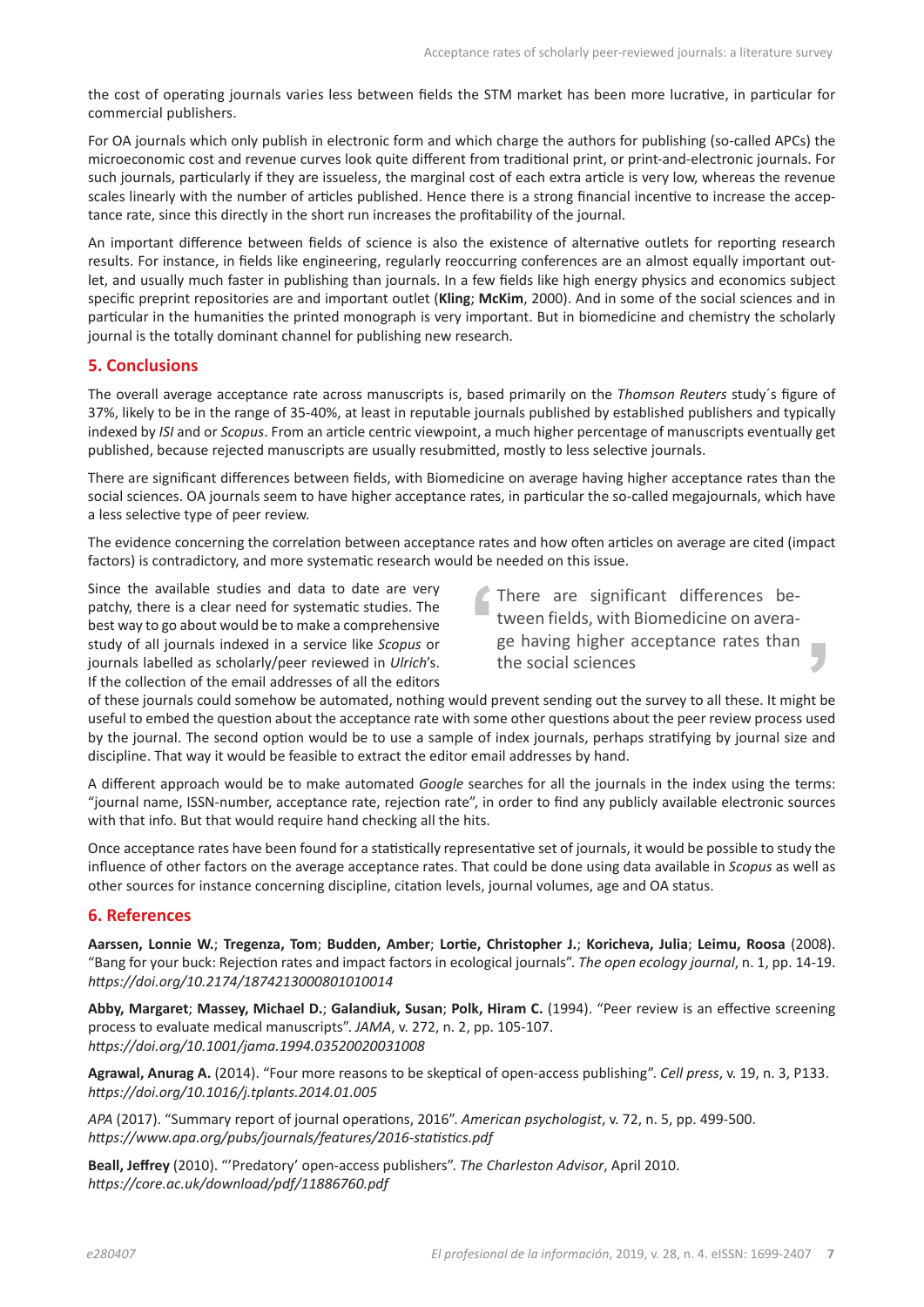**Binfield, Peter** (2012). "Open access megajournals – have they changed everything?". Blog post, *Creative Commons Aotearoa New Zealand*.

*http://creativecommons.org.nz/2013/10/open-access-megajournals-have-they-changed-everything*

**Björk, Bo-Christer** (2015). "Have the 'mega-journals' reached the limits to growth?". *PeerJ*, n. 3, e981. *https://doi.org/10.7717/peerj.981*

**Björk, Bo-Christer** (2017). "Growth of hybrid open access, 2009-2016". *PeerJ*, n. 5, e3878. *https://doi.org/10.7717/peerj.3878*

**Björk, Bo-Christer** (2018). "Publishing speed and acceptance rates of open access megajournals". *Online information review*. Early cite. *https://doi.org/10.1108/OIR-04-2018-0151*

**Björk, Bo-Christer**; **Solomon, David** (2012). "Open access versus subscription journals: a comparison of scientific impact". *BMC Medicine*, v. 10, n. 73. *https://doi.org/10.1186/1741-7015-10-73*

**Björk, Bo-Christer**; **Solomon, David** (2013). "The publishing delay in scholarly peer-reviewed journals". *Journal of informetrics*, v. 7, n. 4, pp. 914-923. *https://doi.org/10.1016/j.joi.2013.09.001*

**Bohannon, John** (2013). "Who's afraid of peer review". *Science*, v. 342, n. 6154, pp. 60-65. *https://doi.org/10.1126/science.342.6154.60*

**Butcher, James** (2013). "Hybrid journals at Nature Publishing Group". *Coasp conference*, Riga, Latvia, 19.9.2013. *https://oaspa.org/wp-content/uploads/2012/11/James-Butcher-NPG.pptx*

**Callaway, Ewen** (2016). "Open-access journal eLife gets £25-million boost". *Nature news*, 1.6.2016. *http://www.nature.com/news/open-access-journal-elife-gets-25-million-boost-1.20005*

**Da-Silva, Pascal-Rocha** (2015). "Selecting for impact: new data debunks old beliefs". *Frontiers blog*, 21.12.2015. *https://blog.frontiersin.org/2015/12/21/4782*

**Da-Silva, Pascal-Rocha** (2016a). *Selecting for impact data\_20160106*, data set. *https://figshare.com/articles/Selecting\_for\_impact\_data\_20160106\_xlsx/2060589/1*

**Da-Silva, Pascal-Rocha** (2016b). New data debunks old beliefs: Part 2, Selecting for impact: new data debunks old beliefs, *Frontiers blog*, 4.3.2016.

*https://blog.frontiersin.org/2016/03/04/initial-findings-confirmed-no-significant-link-between-rejection-rate-and-journal-impact*

**Dickersin, Kay** (1990). "The existence of publication bias and risk factors for its occurrence". *Journal of the American Medical Association*, v. 263, n. 10, pp. 1385-1389. *https://doi.org/10.1001/jama.1990.03440100097014*

**Edgar, Brian D.**; **Willinsky, John** (2010). "A survey of scholarly journals using open journal system". *Scholarly and research communication*, v. 1, n. 2. *http://src-online.ca/index.php/src/article/view/24*

*Elsevier* (2019). *Elsevier journal finder*.

*http://journalfinder.elsevier.com*

**Frank, Erica** (1994). "Authors' criteria for selecting journals". *Journal of the American Medical Association*, v. 272, n. 2, pp. 163-164.

*http://dx.doi.org/10.1001/jama.272.2.163*

**Gilbert, Natasha** (2009). "Editor will quit over hoax paper. Computer-generated manuscript accepted for publication in open-access journal". *Nature news*, 15.6.2009. *https://doi.org/10.1038/news.2009.571*

**Grant, William D.**; **Cone, David C.** (2015). "If at first you don't succeed: The fate of manuscripts rejected by Academic Emergency Medicine". *Academic emergency medicine*, v. 22, n. 10, pp. 1213-1217. *https://doi.org/10.1111/acem.12763*

*Hindawi* (2017). *Case reports in pathology*, home pages. *https://www.hindawi.com/journals/cripa*

*Kaufman-Wills Group* (2005). *The facts about open access*. Study commissioned by the ALPSP, AAAS and High-Wire Press, The Association of Learned and Professional Society Publishers. *http://www.alpsp.org/publications/FAOAcomplete.pdf*